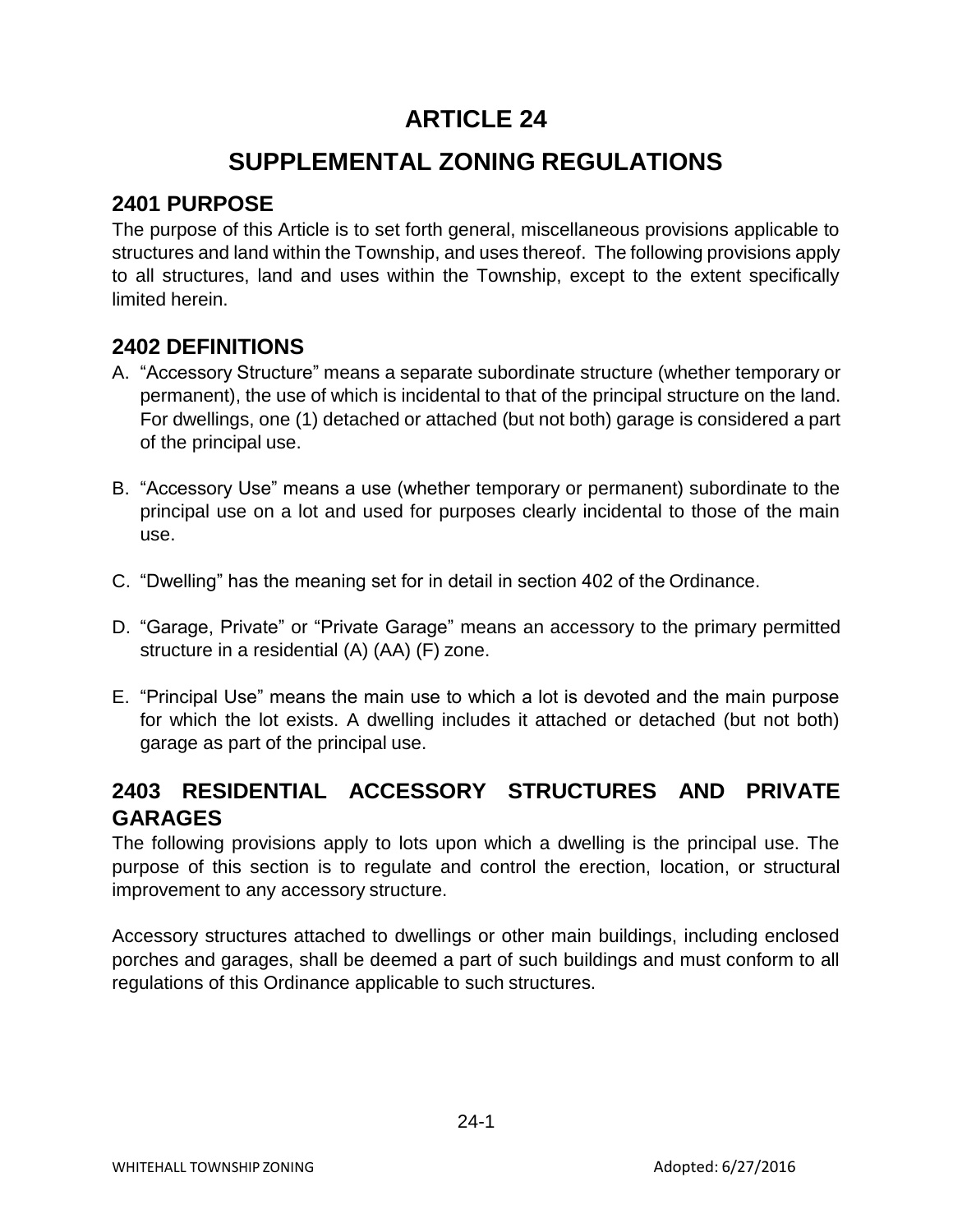#### **A. ACCESSORY STRUCTURE SETBACKS,** *SIZES AND HEIGHTS* **REQUIREMENTS**

- 1. On corner lots, accessory structures or uses shall meet the site development standards for the zoning district in which the accessory building is located. In the case of double frontage lots, one street will be designated as the front street for all lots, accessory structures, or uses, and shall be located no nearer to the front street than the required front yard setback line.
- 2. Setbacks for detached accessory structures shall be measured to the eaves of the building.

#### **B. NUMBER OF AND AREA LIMITATIONS APPLICABLE TO PRIVATE GARAGES**

Every dwelling shall be entitled to have, as a permitted use, one (1) private garage, whether attached or detached to the dwelling. However, under no circumstances shall any private garage, whether attached or detached, or erected as a permitted or special use, exceed the area of the dwelling. Private garages shall comply with the same height and setback requirements as otherwise applicable to the dwelling.

#### **C. NUMBER OF AND APPROVAL OF AND AREA LIMITATIONS APPLICABLE TO OTHER THAN PRIVATE GARAGES**

The following provisions apply to accessory structures other than private garages:

1. No accessory structure (or combined area of accessory structures if more than one) located in "A"," AA" or "AM" shall occupy more than thirty percent (30%) of the area of the rear yard.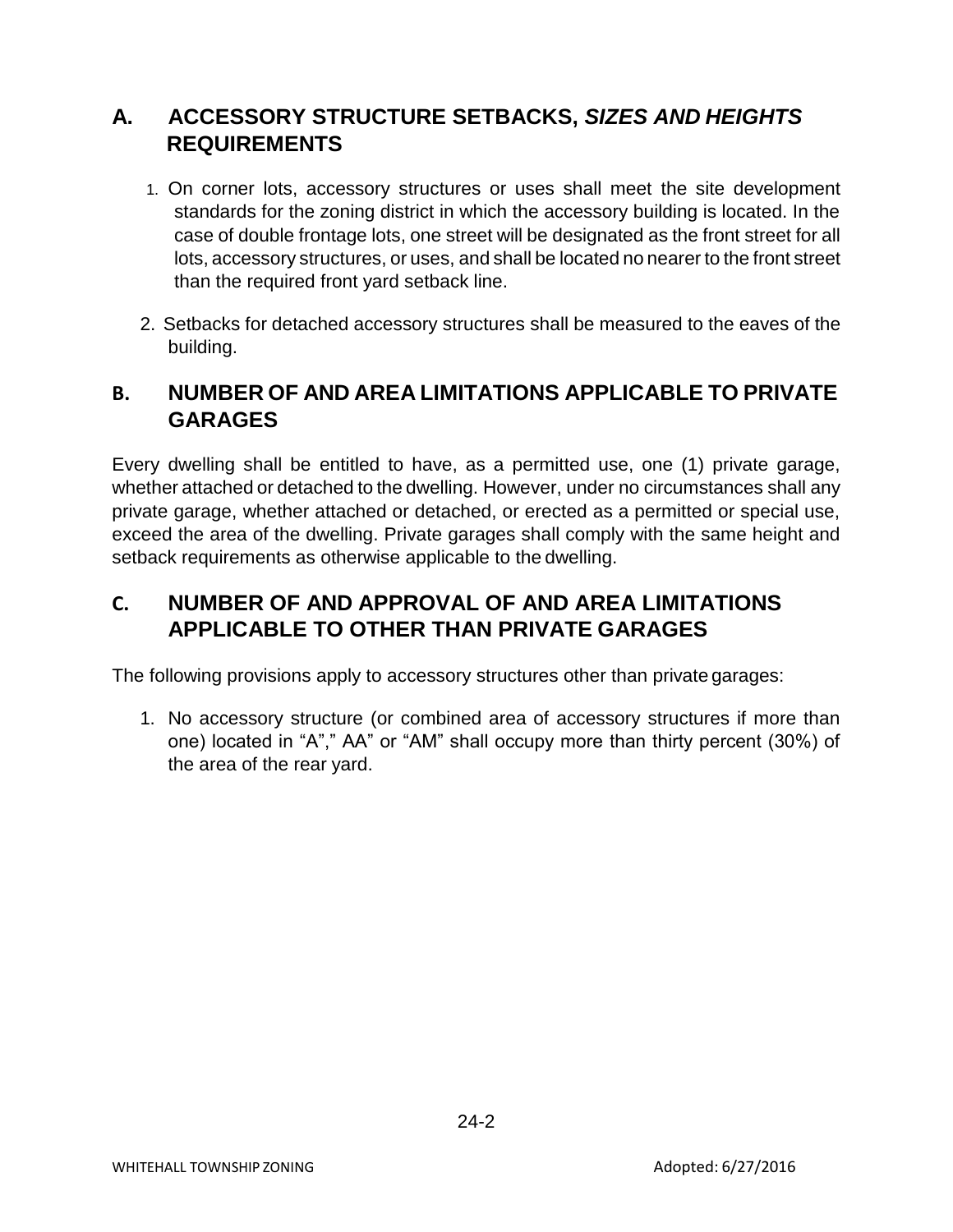- 2. Accessory structure sizes, heights and setbacks located in "A", "AA", "F", "M" or "FR"
- a. The total area for all accessory buildings shall not exceed the maximum footprint areas noted below, except that in no case shall the total square footage of all accessory buildings exceed thirty two hundred (3,200) square feet.
- b. Maximum floor areas and heights (as measured from the ground to the highest point of the roof) and setbacks for buildings accessory to single and two-family dwellings:

| <b>MAXIMUM ACCESSORY STRUCTURE FOOTPRINT SIZE</b> |                                                                |  |  |
|---------------------------------------------------|----------------------------------------------------------------|--|--|
| <b>PARCEL SIZE:</b>                               | <b>BUILDING</b><br><b>MAXIMUM</b><br><b>FOOTPRINT</b><br>SIZE: |  |  |
| Less than 1.00 acre.                              | 672 square feet.                                               |  |  |
| 1.00 to 1.99 acres.                               | 888 square feet.                                               |  |  |
| 2.00 to 2.99 acres.                               | 1,104 square feet.                                             |  |  |
| 3.00 to 3.99 acres.                               | 1,536 square feet.                                             |  |  |
| 4.00 to 4.99 acres.                               | 1,968 square feet.                                             |  |  |
| 5.00 to 9.99 acres.                               | 2,400 square feet.                                             |  |  |
| 10.00 to 19.99 acres.                             | 2,800 square feet.                                             |  |  |
| 20 acres and over.                                | 3,200 square feet.                                             |  |  |

| <b>MAXIMUM ACCESSORY STRUCTURE HEIGHT</b> |                                 |  |  |
|-------------------------------------------|---------------------------------|--|--|
| <b>STRUCTURE FOOTPRINT SIZE:</b>          | <b>MAXIMUM BUILDING HEIGHT:</b> |  |  |
| Less than 673 square feet.                | 22 feet.                        |  |  |
| 673 to 1,103 square feet.                 | 24 feet.                        |  |  |
| 1,104 to 2,400 square feet.               | 24 feet.                        |  |  |
| 2,401 to 3,200 square feet.               | 35 feet.                        |  |  |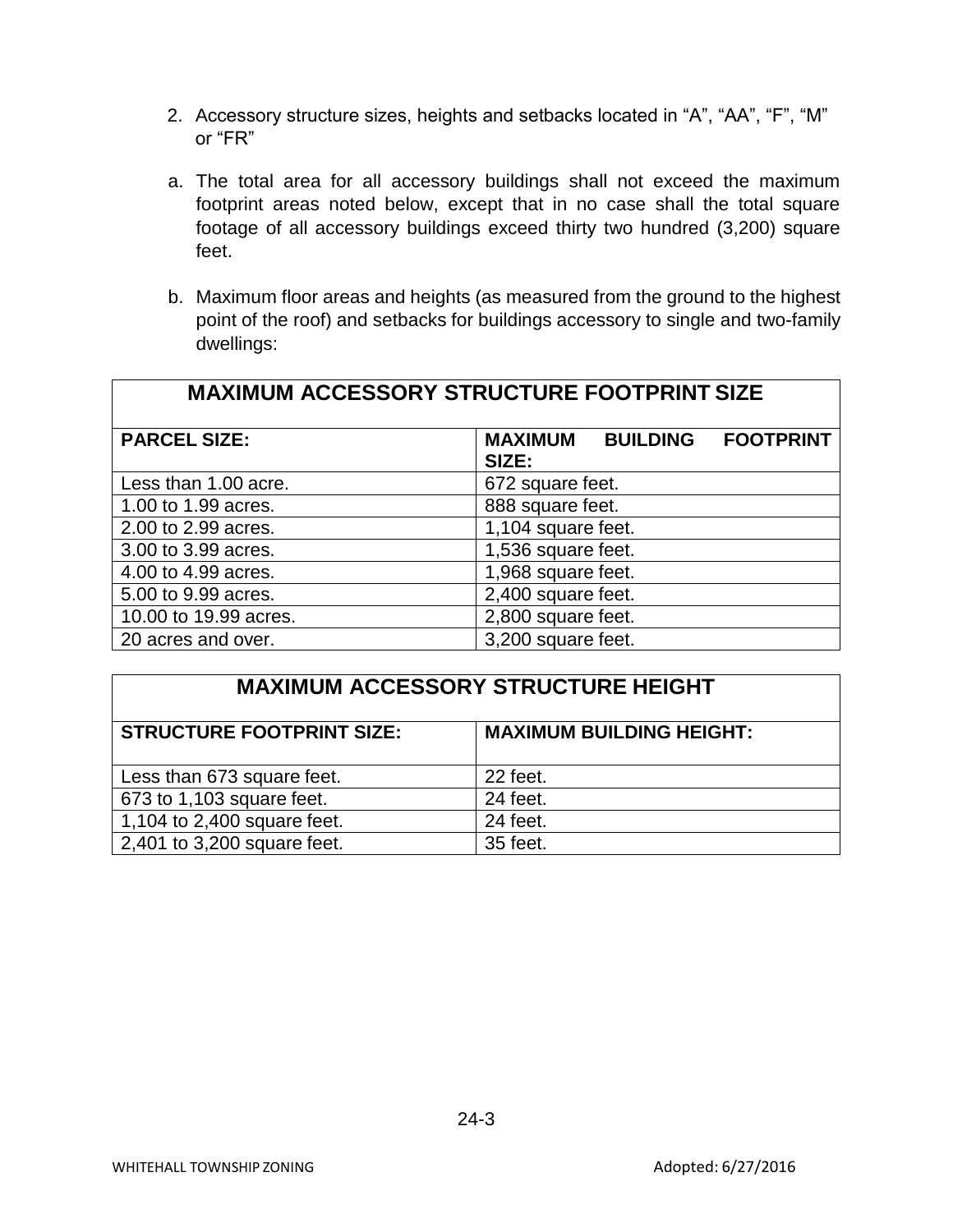| ACCESSORY STRUCTURE SIDE AND REAR YARD SETBACKS |             |             |  |
|-------------------------------------------------|-------------|-------------|--|
| <b>STRUCTURE</b><br><b>FOOTPRINT SIZE</b>       | <b>SIDE</b> | <b>REAR</b> |  |
| 100 square feet.                                | 10 feet.    | 5 feet.     |  |
| Less than 673 square feet.                      | 10 feet.    | $10$ feet.  |  |
| 673 to 1,104 square feet.                       | $15$ feet.  | 15 feet.    |  |
| 1,105 to 2,400 square feet.                     | 25 feet.    | 25 feet.    |  |
| 2,401 to 2,800 square feet.                     | 50 feet.    | 50 feet.    |  |
| 2,801 to 3,200 square feet.                     | 75 feet.    | 75 feet.    |  |

# **D. CONSTRUCTION STANDARDS FOR ALL ACCESSARY STRUCTURES**

The following provisions apply to construction standards of all accessary structures.

- 1. In all cases, zoning permits shall be required for the placement, erection, or construction of any accessory structure, including portable structures.
- 2. All accessory structures must be sightly and conform to the principal building and neighborhood character as appearance. The use of such accessory structures shall create no unusual noise, smoke odor, nuisance, or traffic patterns.
- 3. All accessory structures must be of usual and approved erection or construction. No accessory structure may be erected using "pole structure" construction techniques unless approved as a special use.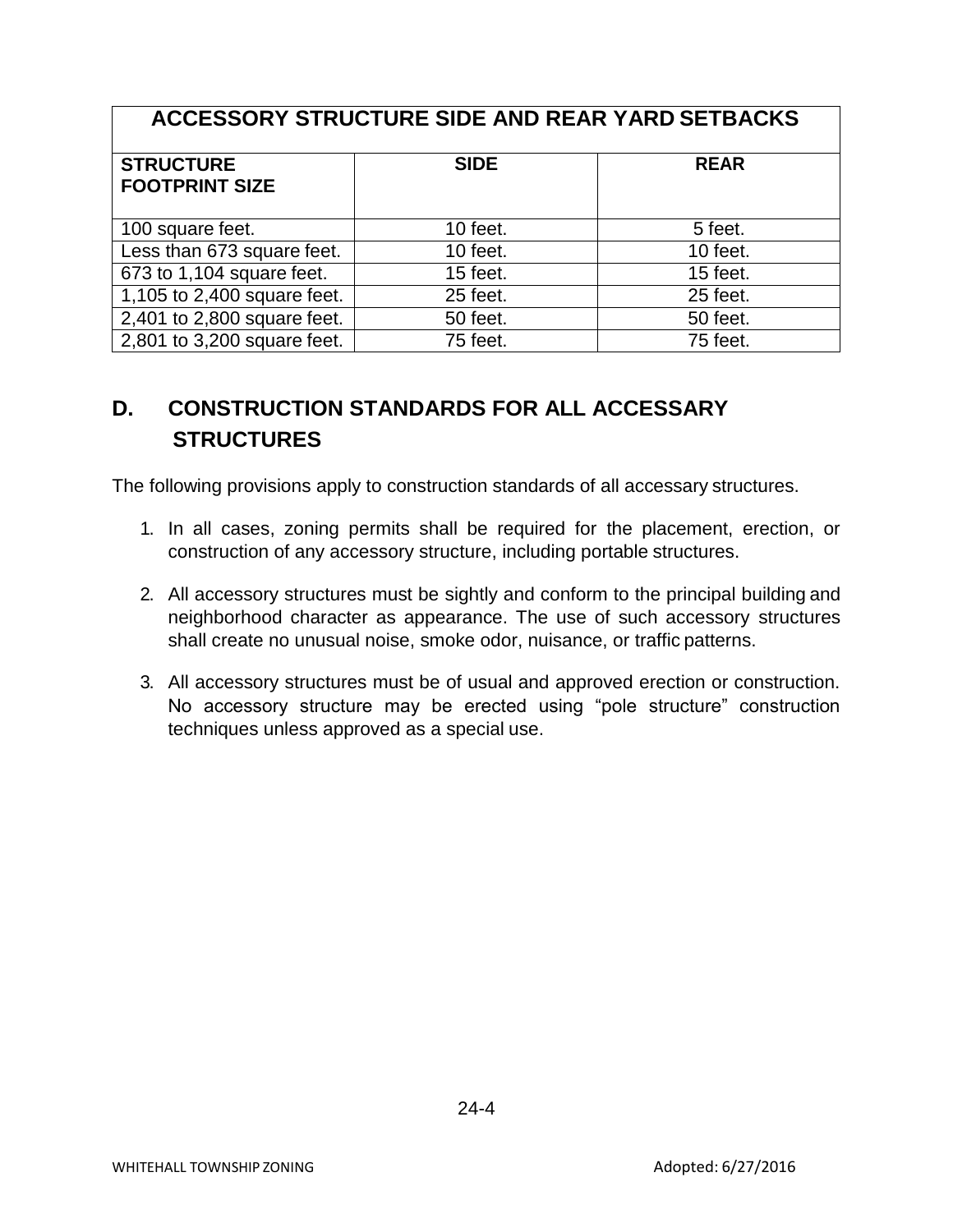# **2404 LOT-STRUCTURE RELATIONSHIP**

Hereafter, every structure erected, altered, or moved shall be located on a lot as defined herein, and except in the case of an approved multiple family dwelling, no more than one (1) principal use structure and its permitted accessory structures shall be located or erected on each lot.

### **2405 ACCESSORY STRUCTURE AS DWELLING**

No accessory structure shall be used for dwelling purposes.

#### **2406 BASEMENT AS DWELLING**

No basement structure shall be used for occupancy unless a completed story is situated immediately above the basement structure and such story is also used as part of the dwelling.

#### **2407 WATER SUPPLY AND SANITARY SEWERAGE FACILITIES**

- A. No structure for human occupancy shall hereafter be erected or used unless it shall be provided with a potable water supply and a safe, effective means of collection, treatment, and disposal of wastes as certified in writing by the Muskegon County Health Department, or its successors.
- B. No drain field for a septic tank system shall be located nearer than one hundred fifty (150) feet from the normal high water line of any surface body of water nor located in an area where the ground surface is less than four (4) feet above the normal high water table level.
- C. No portion of any sanitary sewage facility shall be located within the lot area designated as the minimum side yard setback required for that district. For the purpose of excluding such sewage facilities, the side yard shall be deemed to extend to and from the front and back lot line.
- D. Hereafter, in any zone, any private sanitation septic system installed to be connected to any structure, shall be located such that the septic system is between the front of the structure and the front of the lot line. Alternatively, septic lines shall be stubbed to the front of the structure, so that in the future if public sanitary sewers are run by the front of the structure in the public right-of-way, then the stub sewer line may be extended from the front of the structure to the public sanitary sewer.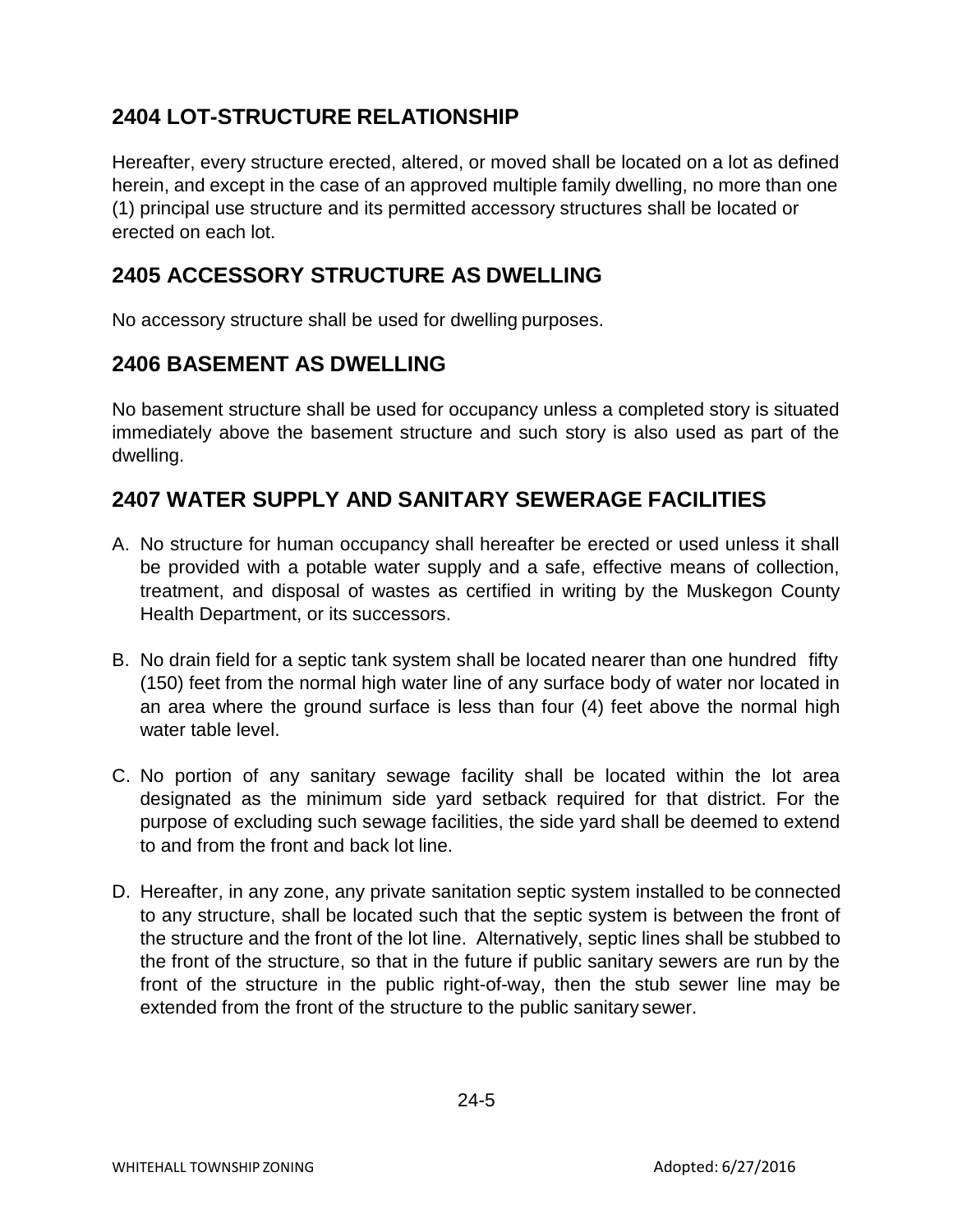# **2408 EXEMPTIONS FROM THE HEIGHT REGULATIONS**

Except as stated to the contrary elsewhere in the Ordinance, the following structures shall be exempt from any height requirements of this Ordinance: spires, belfries, chimneys, ventilators, skylights, water tanks, utility poles, power lines; radio and television broadcasting and other receiving antennas; silos, parapets, and other necessary mechanical appurtenances; provided their location shall conform where applicable to the requirements of the Federal Communications Commission, the Civil Aeronautics Administration, and other public authorities having jurisdiction.

# **2409 JUNK AND DUMPING**

- A. Due to limited areas in Whitehall Township and recognizing that junkyards cause the reduction of the value of adjoining properties, junkyards shall not be permitted within the Township.
- B. No metal cans or parts, appliances, garbage, automotive parts or bodies, junk, salvage construction materials, refuse, or any other personal, commercial, or industrial waste material shall be stored or dumped on any private or public land within the Township of Whitehall unless such location has been designated as a sanitary land fill by the Township Board and the County Health Department.

#### **2410 STRUCTURES ON CORNER LOTS**

- A. Where designation of Front Street and side street questions arises, determination shall be made by the Planning Commission.
- B. Required set-back of all structures from the designated side street road-right• of-way shall be a minimum of one-half (1/2) of the required front street set-back. In A, AA, and AM zones, where the corner Jot abuts another Jot facing the side street, structures in the rear one-half of the corner lot shall be located no nearer to the side street than the required front set-back on that side street
- C. Where the principal use structure is situated on an angle towards the street corner, the required set back from both streets shall be the same as the required front setback.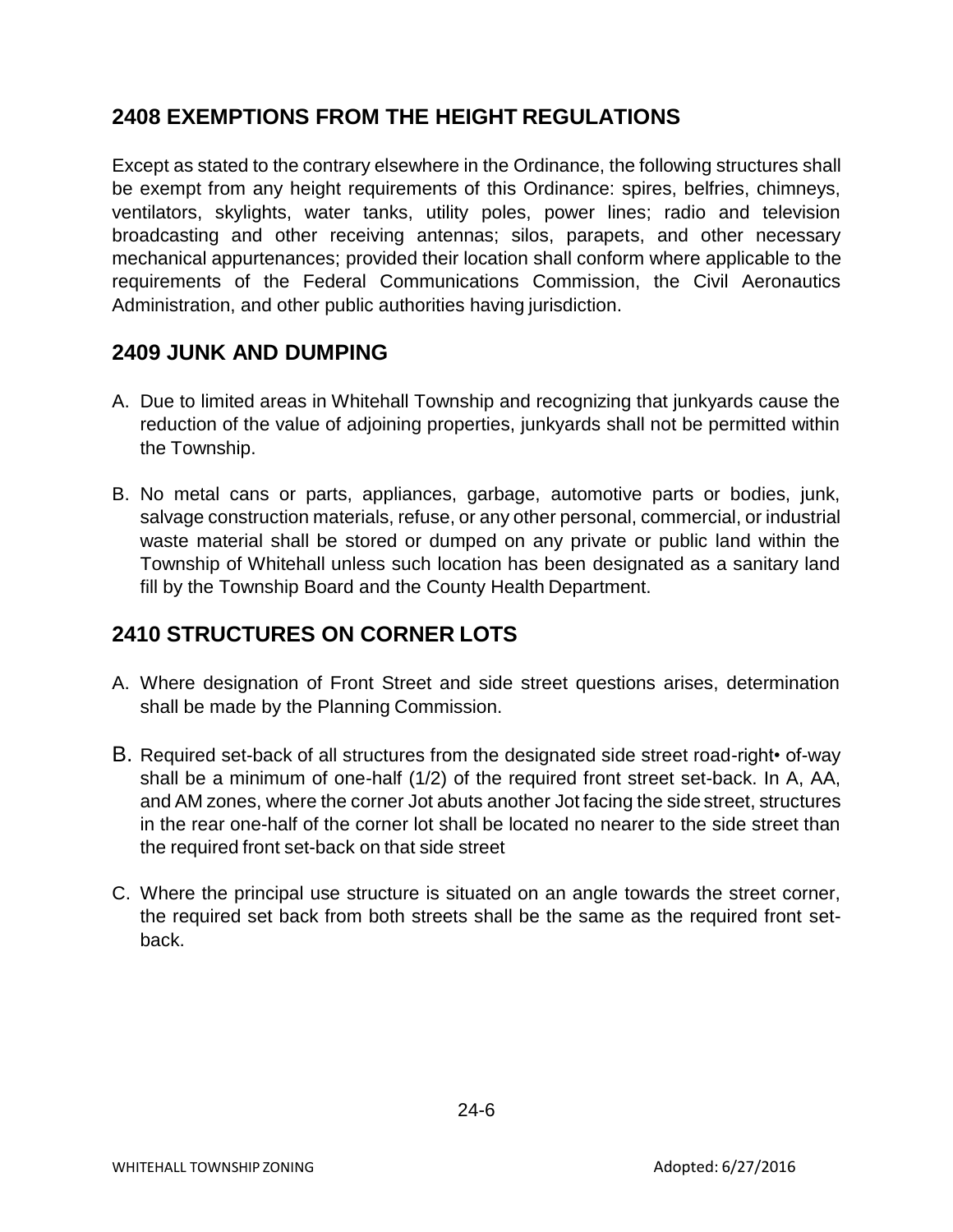# **2411 RESTORATION OF DAMAGED STRUCTURES**

Any structure (including lights or signs) damaged in whole or in part by fire, windstorm, snowstorm, vandalism, or any other reason, must be repaired or demolished within six (6) months of the date of such damage, except for lights or signs which shall be repaired within the thirty (30) days of such damage, and all debris (i.e., including but not limited to ruined or damaged furnishings, household items, appliances, or construction materials) shall be removed from the site within sixty (60) days of the damage. Any violation of this provision shall entitle the Township, in addition to any other remedy authorized by this Ordinance, to take such reasonable action as the Township Board shall deem appropriate to effect the temporary remediation of such damaged premises, and any cost incurred shall be charged to the property and be assessed and collected as a levy against such property in the same manner as property taxes, as provided in Section 209 of this Ordinance.

# **2412 RAZING OF STRUCTURES**

No structure shall be razed until a zoning permit has been obtained. The Zoning Administrator shall be authorized to require a performance guaranty as provided in Section 201. Said guaranty shall be conditioned on the applicant completing the razing within such reasonable period as shall be prescribed in the permit and complying with regulations as to health and safety as the Zoning Administrator may, from time to time, prescribe, including filling of excavations and proper termination of utility connections.

#### **2413 STORAGE OF RECREATION EQUIPMENT**

Recreation equipment such as boats, canoes, campers, travel trailers, recreational vehicles, snowmobiles, personal watercraft, and utility trailers may be located outside of an enclosed structure on any lot within an "A", "AA" or "AM" zone, provided that the following requirements are met:

- A. If located on a corner or an interior lot such recreational equipment shall not be located within a required front yard or forward of the front elevation of the dwelling.
- B. Notwithstanding the provisions of this section, such recreational equipment may be parked within any yard, but not within the required yard, for cleaning, loading, or unloading purposes for not more than forty eight (48) hours within and seven (7) day period.
- C. Travel trailers, tents, and campers may be used for living or housekeeping purposes for a period not exceeding thirty (30) days in any calendar year.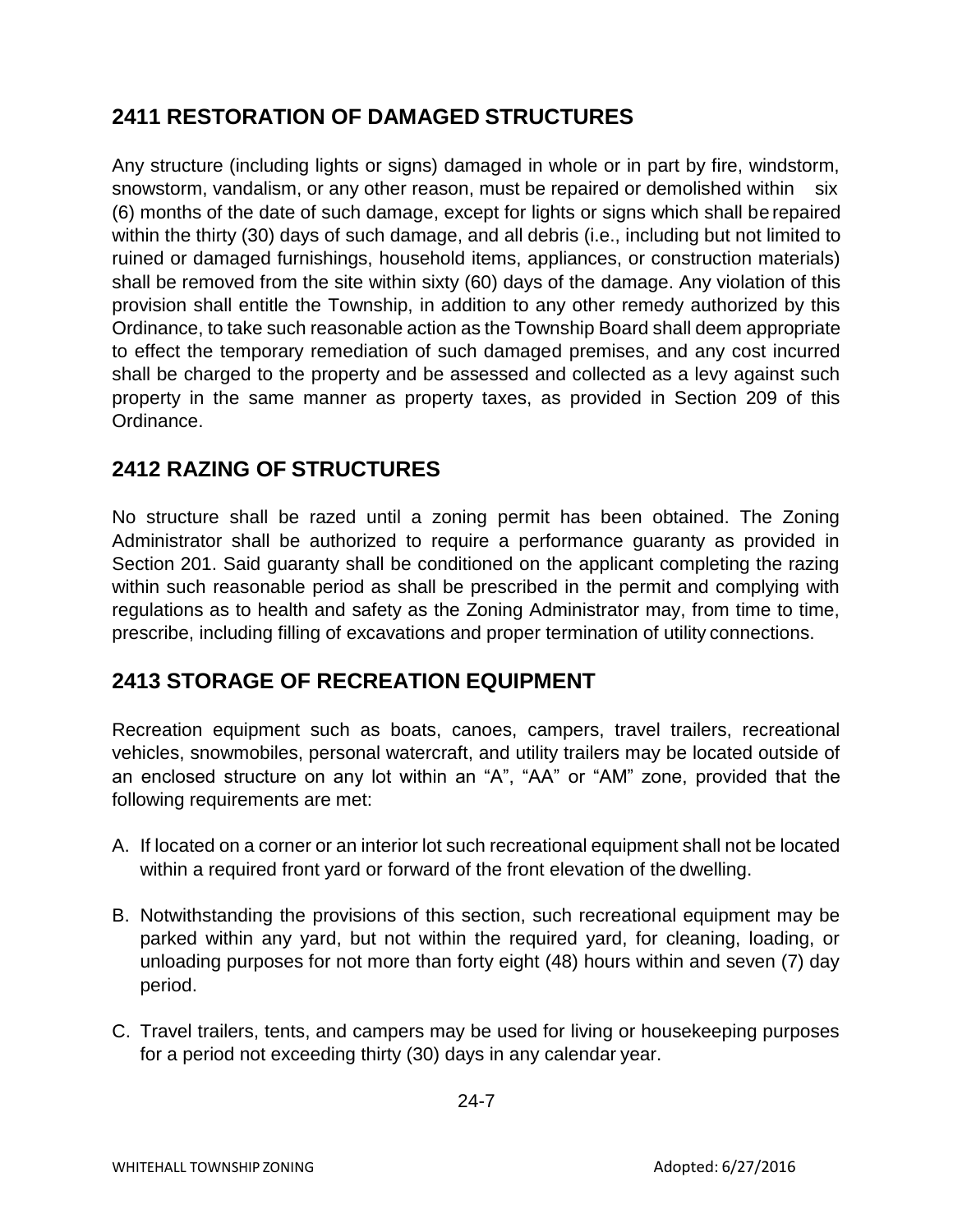### **2414 STORAGE AND REPAIR OF VEHICLES; INOPERABLE VEHICLES**

- A. The repair, restoration and maintenance procedures or projects on vehicles in any "A", "AA" or "AM" zone, when such work is not conducted entirely within the interior of a structure, shall be subject to the following limitations (bona fide farming operations are exempt from these provisions):
	- 1. Procedures or projects exceeding forty eight (48) hours in duration or which require the vehicle to be immobile or inoperable in excess of forty eight (48) hours shall be carried out within a garage. Only one (1) such period shall be permitted within a single thirty (30) day period.
	- 2. Inoperable or unlicensed vehicles and vehicle parts shall be stored inside a fully enclosed structure, provided, however, in the "F" zone two (2) vehicles may be stored in the rear yard with no time limitation for said storage.
- B. It shall be unlawful for the owner, tenant or lessee of any lot in any "A", "AA" or "AM" zone to permit the open storage or parking outside of a structure of semi-truck trailers, bulldozers, earth carriers, cranes or any other similar equipment or machinery, unless parked thereon while in use in construction being conducted on such lot.

#### **2415 STATE LICENSED RESIDENTIAL FACILITIES**

No state licensed residential facility or foster care home or facility shall be located in any zone within 1500 feet from the nearest existing such state licensed facility or home.

#### **2416 NUMBER OF DWELLING ON A LOT**

Not lot shall contain more than one (1) single family dwelling unless approved, pursuant to the terms of the Ordinance, as two family or multiple family dwelling units.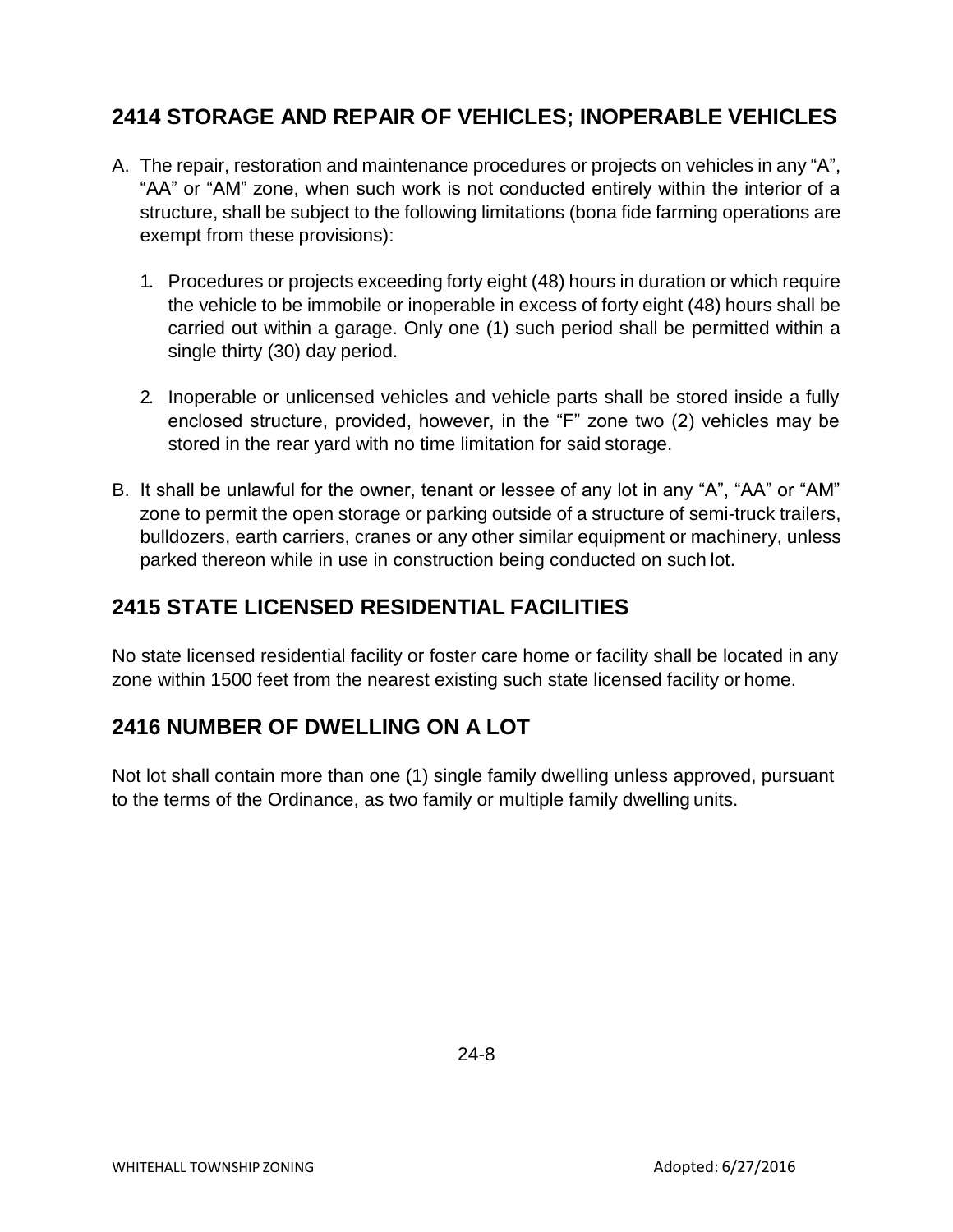# **2417 DISC ANTENNAS (ALSO KNOWN AS DISH, SATELLITE ANTENNAS, OR TVRO SYSTEMS)**

Disc antennas are allowed by issuance of a zoning permit, if in conformance to regulations set forth herein; must be placed in rear yard; may not be placed nearer than twenty (20) feet to outer lot line or parcel boundary; and may not exceed twelve (12) feet in height above the average topography within a 100-foot radius of proposed disc location or exceed fourteen (14) feet in height above the proposed disc location; whichever height is lowest shall apply. If the location of the disc must be set, according to manufacturer's instructions, in an area not otherwise authorizes by this provision, then the disc may be located elsewhere on the property owner's lot, pursuant to a special use permit, to be granted by the Planning Commission. This provision shall not apply to TV disc antennas less than twenty four (24) inches in diameter.

#### **2418 PARKING AND STORAGE OF VEHICLES, BOATES, TRAILERS AND RECREATIONAL EQUIPMENT**

The storage, parking or use, continuously for a period in excess of forty eight (48) hours (ninety six (96) hours for trailers or moving trucks in the process of loading or unloading), of commercial or non-commercial trailers, motor homes, travel trailers, campers or camper bodies, boats, personal watercraft, off-road vehicles, tents and/or commercial vehicles in excess of one (1) ton rated capacity, shall be prohibited within a setback extending thirty five (35) feet from the center of the paved portion of any street abutting any lot or combination of lots used for residential purposes or in any A, AA or AM zone.. Nor shall any bus, tractor trailer, commercial trailer, or any other commercial vehicle or trailer of rated capacity greater than one (1) ton be stored, parked or used continuously for a period in excess of forty eight (48) hours (ninety six

(96) hours for trailers or moving trucks in the process of loading or unloading) on any lot or combination of lots used for residential purposes or in any residentially zoned district

#### **2419 BUFFER-YARD REQUIREMENTS**

#### A. PURPOSE

Buffer-yards shall be required for certain structures and uses that have a significant impact on natural resources, traffic patterns, adjacent lots, quality of life, air, neighborhood character, and future development. It is further intended to protect and preserve the appearance, character, privacy, and value of the surrounding neighborhoods and thereby promote the general welfare by providing for the installation and maintenance of buffer yards for screening and aesthetic qualities.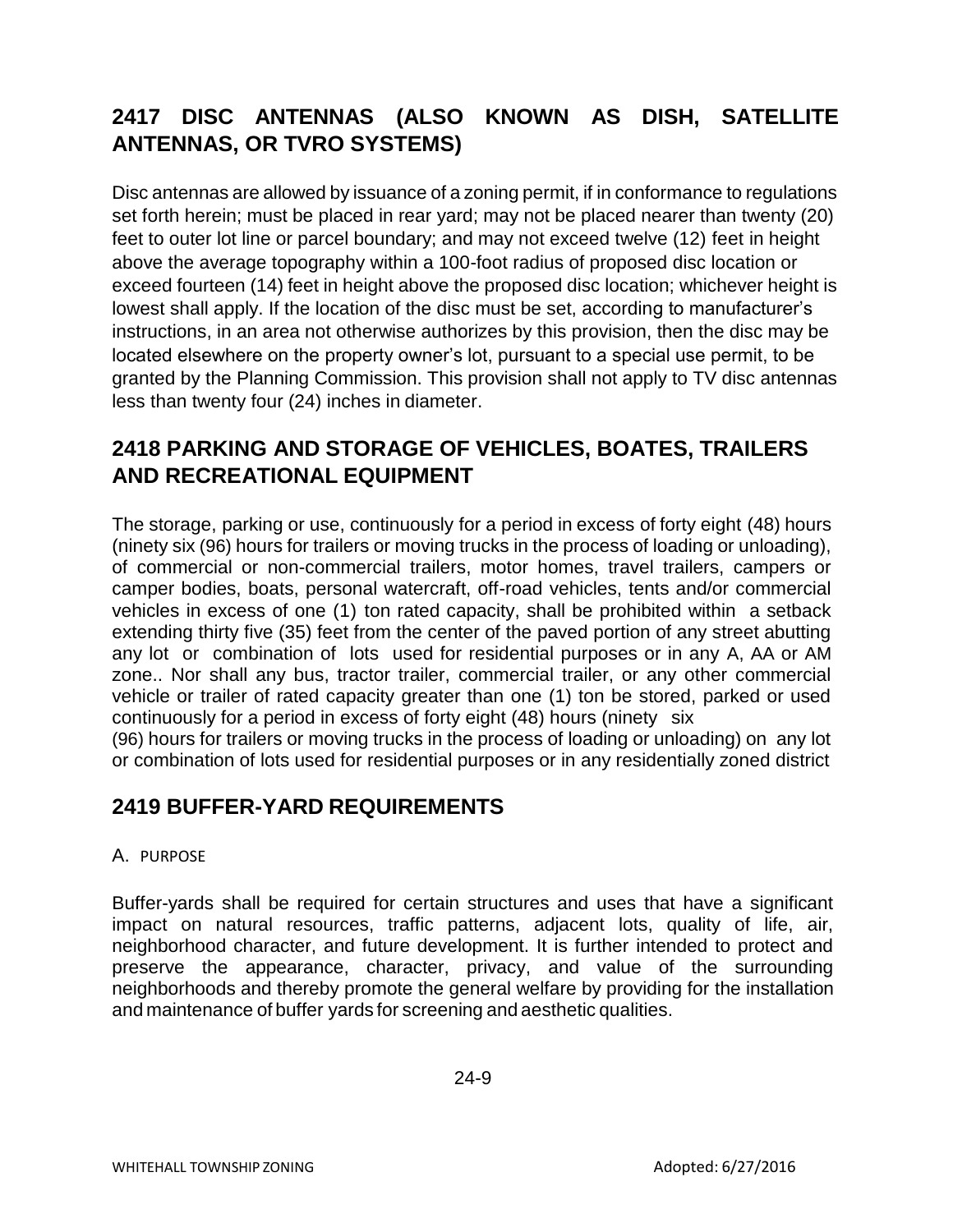#### B. WHERE BUFFER-YARDS ARE REQUIRED

Buffer yards shall be required in any Business or Limited Industrial Zone where such property is adjacent to any A, AA, or AM zone, and also may be required as a special use in any zone. The specific buffer yard width, nature, and quality and quantity of landscaping materials shall be determined by the Township Planning Commission based on traffic generation, sales/display, manufacturingareas,physical sitecoverage, andin the case of residential developments, additional dwelling units and the resulting residential density.

#### C. SCREENING

Screening does not specify any particular design regulation. The intent is to provide flexibility and innovation in screening land uses by allowing applicants to create a plan for review and approval of the Township Planning Commission. The criteria on which to approve or deny the proposed plan include: potential for incompatibilities between land uses, physical site characteristics, protection of property values, the extent of noise and trafficgeneration,andotherrelevantfactors.

- D. BUFFER-YARD DEVELOPMENT REQUIREMENTS
	- 1. All buffer-yards shall be covered by grass, wood chips, tire chips, stones, or other ground cover, unless ground cover is already established. The buffer-yard ground cover shall be installed to effectively prevent soil erosion and sedimentation and storm water runoff.
	- 2. Necessary access ways from streets through buffer-yard areas shall be permitted.
	- 3. Detention/retention areas shall be permitted within buffer-yards provided they do not hamper the screening or jeopardize the survival of plant materials.
	- 4. Solid waste dumpsters may be installed in buffer-yards provided they follow the requirements setforth inthis Ordinance.

#### E. PLANT MATERIAL STANDARDS

Plant materials used to comply with the requirements of this Ordinance shall comply with the following standards:

- 1. Existing plant materials which comply with the requirements of this Ordinance shall be credited towards satisfying the requirements.
- 2. Natural plant materials may be required because natural materials reduce erosion, slow down and absorb storm water runoff, and reduce heat and glare.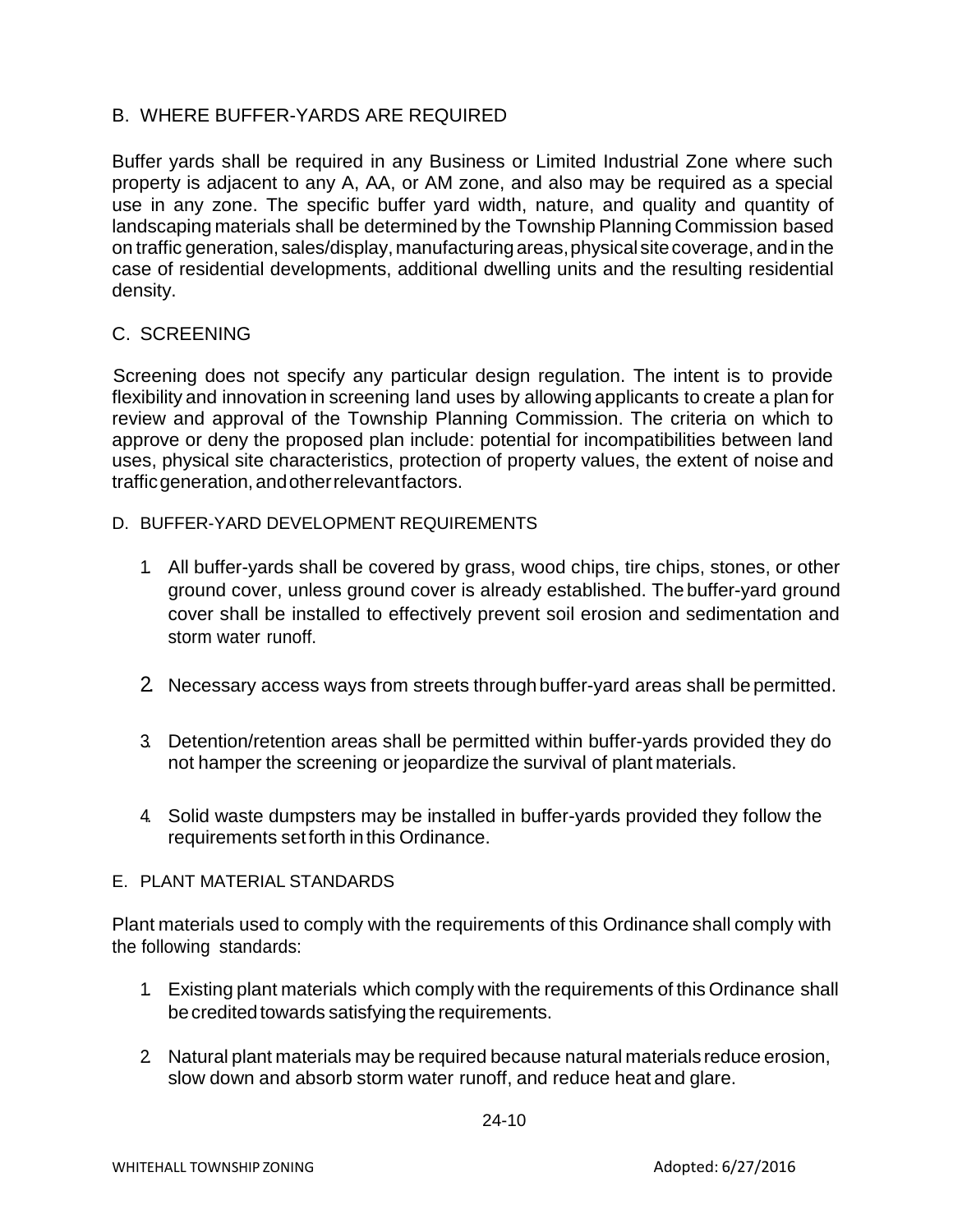- 3. Impervious surfacing or sub-surfacing shall not be located around the base of any tree or shrub because it may impede growth.
- 4. Plant materials shall be installed and maintained in such a manner as to: not appreciably alter existing drainage patterns on the site or adjoining properties or not to block or obstruct vision for reasons of safety and ingress and egress.
- F. PHASING

Projects constructed or approved for construction in phases shall require buffer-yards in eachphase. Determinations astobuffer-yardphasingshallbebased on adjacent land uses, distance between land uses, operational characteristics, structure heights, physical site characteristics, and other relevant factors.

#### G. WAIVERS

Should the Township Planning Commission determine that adequate landscapingand/or screening on a lot already exist or that such landscaping and/or screening is not necessary, this provision may be waived in whole or in part. Criteria to be used when considering waiver shall include: topography variations, existence of natural vegetation, existing and proposed structure placement, sight distances, adjacent land uses, the existence of floodplains, and other relevant factors.

#### **2420 FENCES, WALLS, AND SCREENS**

In any A, AA or AM zone, no fence or wall or other screening shall be erected except as provided in this section:

- A. No opaque fence, wall, or other screening structure shall be erected within the limits of a front yard, unless it is at least thirty (30) feet from the road right-of-way or in the case of a corner lot within the limits of the side yard bordering on the street.
- B. Within a side or front yard, no transparent fence, wall, or other screening structure shall be erected if higher than five (5) feet above the surface of the ground.
- C. Within the limits of the rear yard, no fence, wall, or other screening structure other than evergreens, deciduous trees, shrubs, and bushes shall be erected higher than eight (8) feet above the surface of the ground.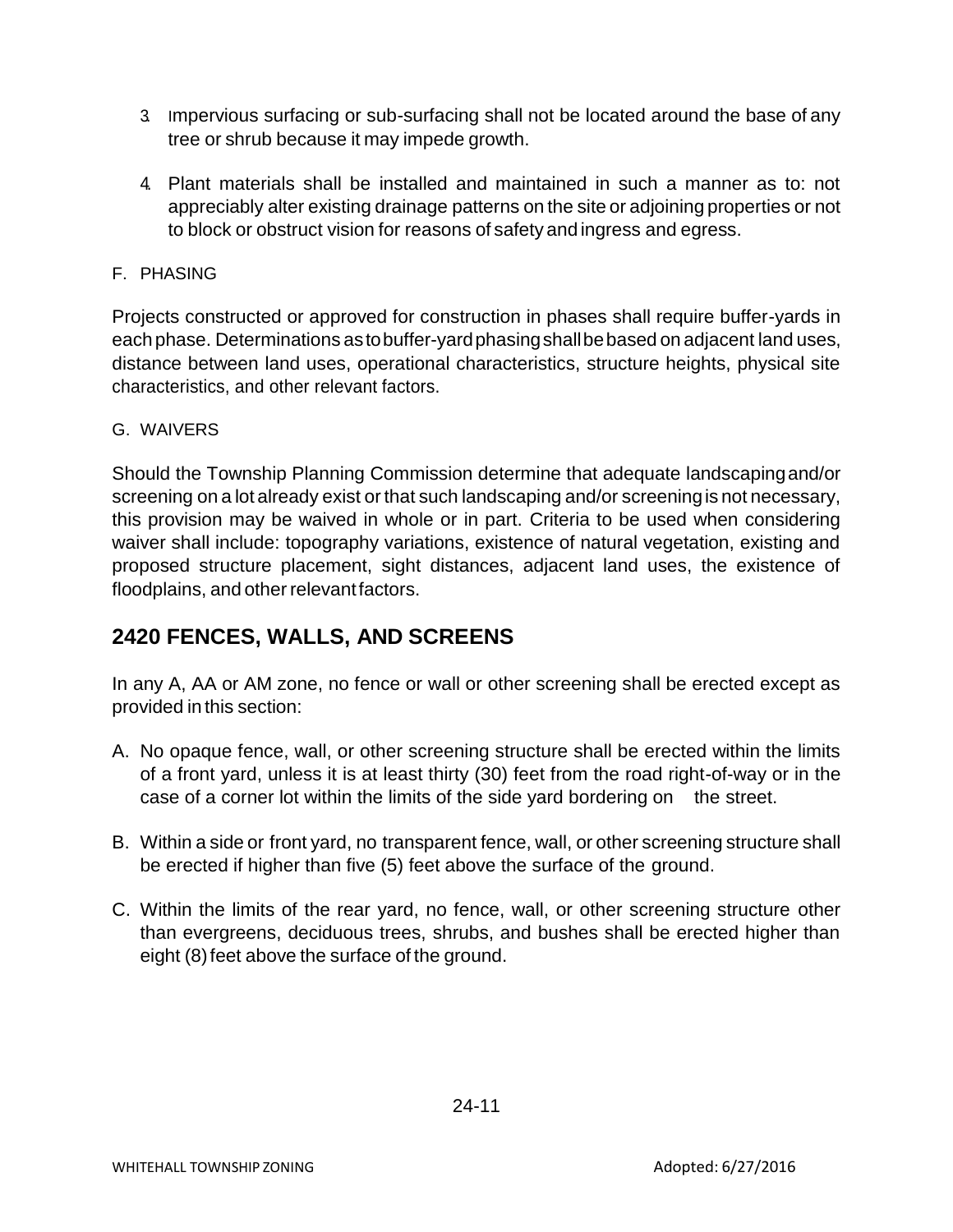# **2421 SHORELINE EXCAVATION AND DREDGING**

No person shall alter, change, transform, or otherwise vary the edge, bank or shore of any lake, river or stream except in conformance with all of the following:

- A. As provided in the Inland Lakes and Streams Act, Act 346 of the Public Acts of 1972, as amended, and in accordance with the requirements of the Michigan Department of Natural Resources.
- B. If any edge, bank or shore of any lake, river or stream is proposed to be altered in any way by any person, such person shall submit to the Planning Commission all data, exhibits, and information as required by the Department of Natural Resources.
- C. Unless submitted to and approved by the Planning Commission pursuant to Articles 16 and17.

#### **2422 ESSENCIAL SERVICES AND ESSENCIAL SERVICE STRUCTURES**

Following the construction, erection or placing of essential service structures oressential services on or under the surface of the land, the surface of the land shall be restored as nearly as possible to the condition as it existed prior to the construction or erection of such essential services. Provided further that this regulation shall in no way prevent the landscaping of the surface of such land in accordance with the permit issued for the construction or erection of the essential service, in such a manner so as to improve the surface of the land over the condition as it existed prior to such construction or erection Essential services structures shall be exempt from all area requirements in the various districts. All essential services structures other than utility transmission poles and lines shall be special uses in all zones.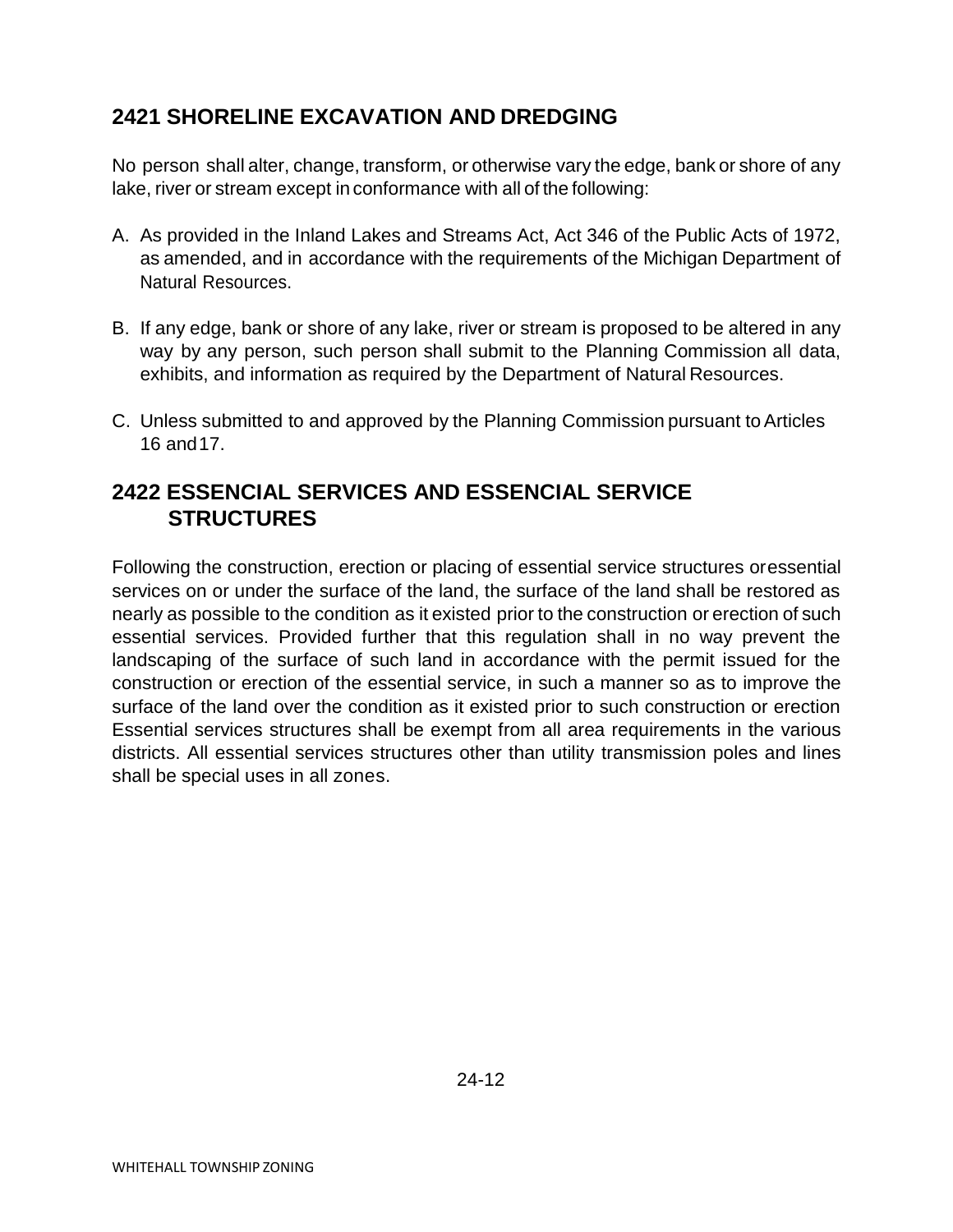# **2423 SWIMMING POOLS**

All swimming pools shall conform to the requirements of Public Act 230 of 1972, the State Construction Code Act, as amended. No swimming pool shall be constructed or placed in the front yard of any lot, or in the case of a corner lot, in the side yard bordering on the street. All swimming pools shall conform to the filtration requirements of the Muskegon County Health Department. Swimming pools to be constructed or which are already constructed, shall be enclosed by a fence, walls, or other structure which shall be at least five (5) feet in height measured from the outside.. Any opening under the bottom of the fence shall not be more than four (4) inches in height. A fence or wall enclosure shall be of a type that impedes climbing by small children, and shall be equipped with a gate that is self-closing and latching with a latch on the pool side of the gate. Said entranceway shall lead to the shallow end of the pool. If a fence or wall meeting the above requirements encloses the pool and the principal structure and all accessory structures located on the premises, a separate pool fence meeting the above requirements need not be constructed.

#### **2424 HOME OCCUPATIONS**

Home occupations may be permitted in all residences as follows:

- A. That such home occupation is incidental to the residential use, and not more than twenty five (25%) of floor area of the principal structure, or fifty percent (50%) of an accessory structure, shall be occupied by such occupation.
- B. That there shall be no noise, smoke, odor or traffic patterns other than is usual in a residential area.
- C. That there shall be no outward appearance alteration of the dwelling or accessory structure.
- D. That there be no more than one (1) employee other than members of the resident family.
- E. Home occupations may be allowed only by permit as a special use in any zone. All conditions imposed shall be in accordance with the spirit and intent of this Ordinance and in keeping with the character of the neighborhood. Issuance of a home occupation permit shall grant a mere license and shall not vest any continuing or transferable property right A home occupation permit is a personal license to the grantee and is terminated upon the sale or transfer of the home occupation. If the home occupation for which the permit is given is discontinued for more than one (1) year, the permit shallbedeemed terminated.

24-13